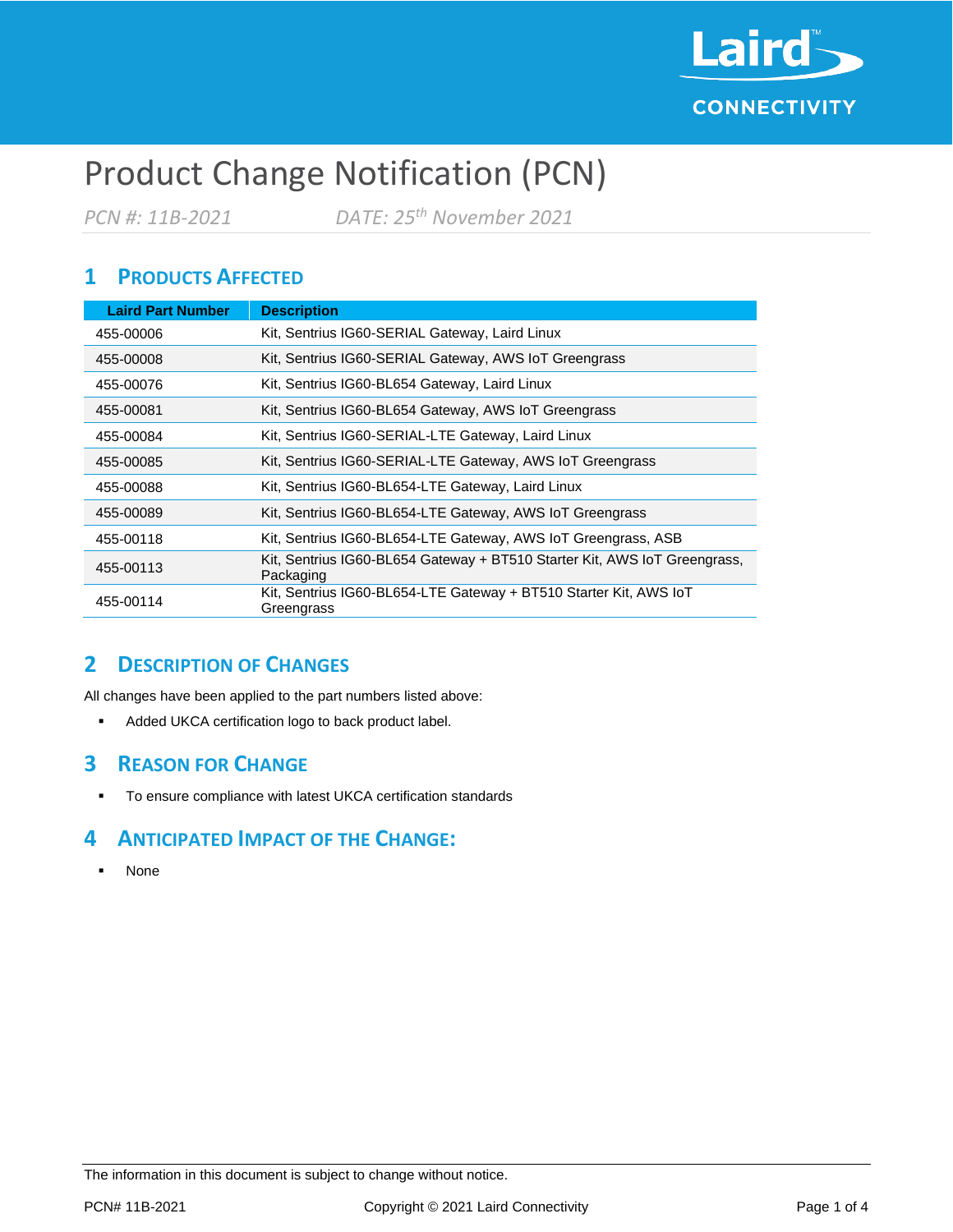

## **5 METHOD OF IDENTIFYING THE CHANGED PRODUCT**

#### **5.1 Back Product Label (on device)**

Addition of UKCA logo on the back product label, where it can be accommodated.



The information in this document is subject to change without notice.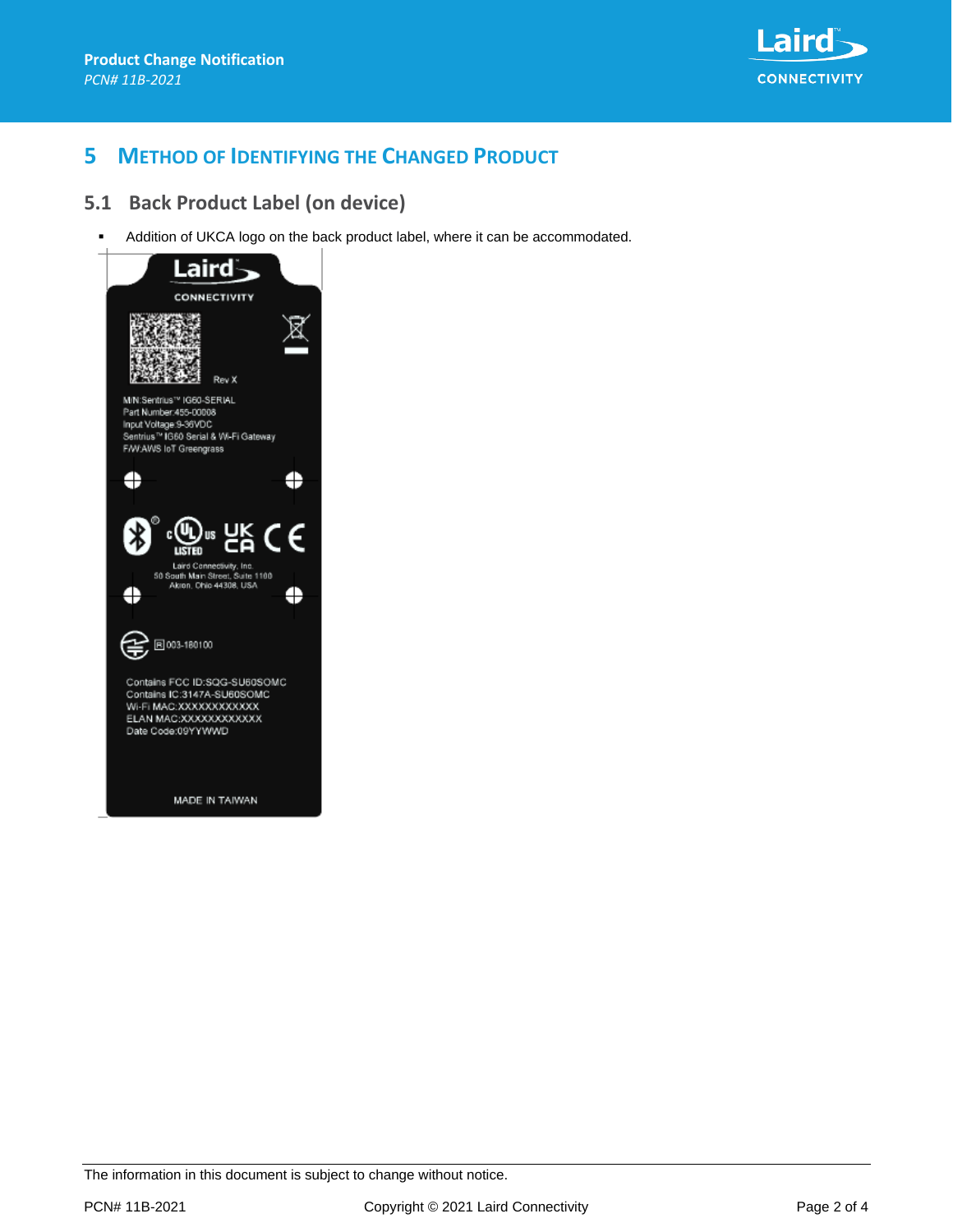

#### **5.2 Shipping Box Label**

- Updated CE 5GHz Pictogram
- This is applicable to all part numbers in this PCN.



## **6 FACTORY EFFECTIVITY DATE**

These changes will be implemented into manufacturing starting from Date Codes, as outlined below for each product variant. The date code is shown on each label, as format SSYYWWD.

- SS = Supplier code
- YY = last two numbers of the year (ex: 18=2018, 19=2019)
- WW = Week of the year
- D = day of the week (ex: Sun=1, Mon=2, Tue=3, Wed=4, Thu=5, Fri=6, Sat=7)

| <b>Laird Part Number</b> | <b>Factory Effectivity - Date Codes</b> |
|--------------------------|-----------------------------------------|
| 455-00006                | 0921396                                 |
| 455-00008                | 0921396                                 |
| 455-00076                | 0921396                                 |
| 455-00081                | 0921396                                 |
| 455-00084                | 0921396                                 |
| 455-00085                | 0921396                                 |
| 455-00088                | 0921396                                 |
| 455-00089                | 0921396                                 |
| 455-00118                | 0921396                                 |
| 455-00113                | 0921396                                 |

The information in this document is subject to change without notice.